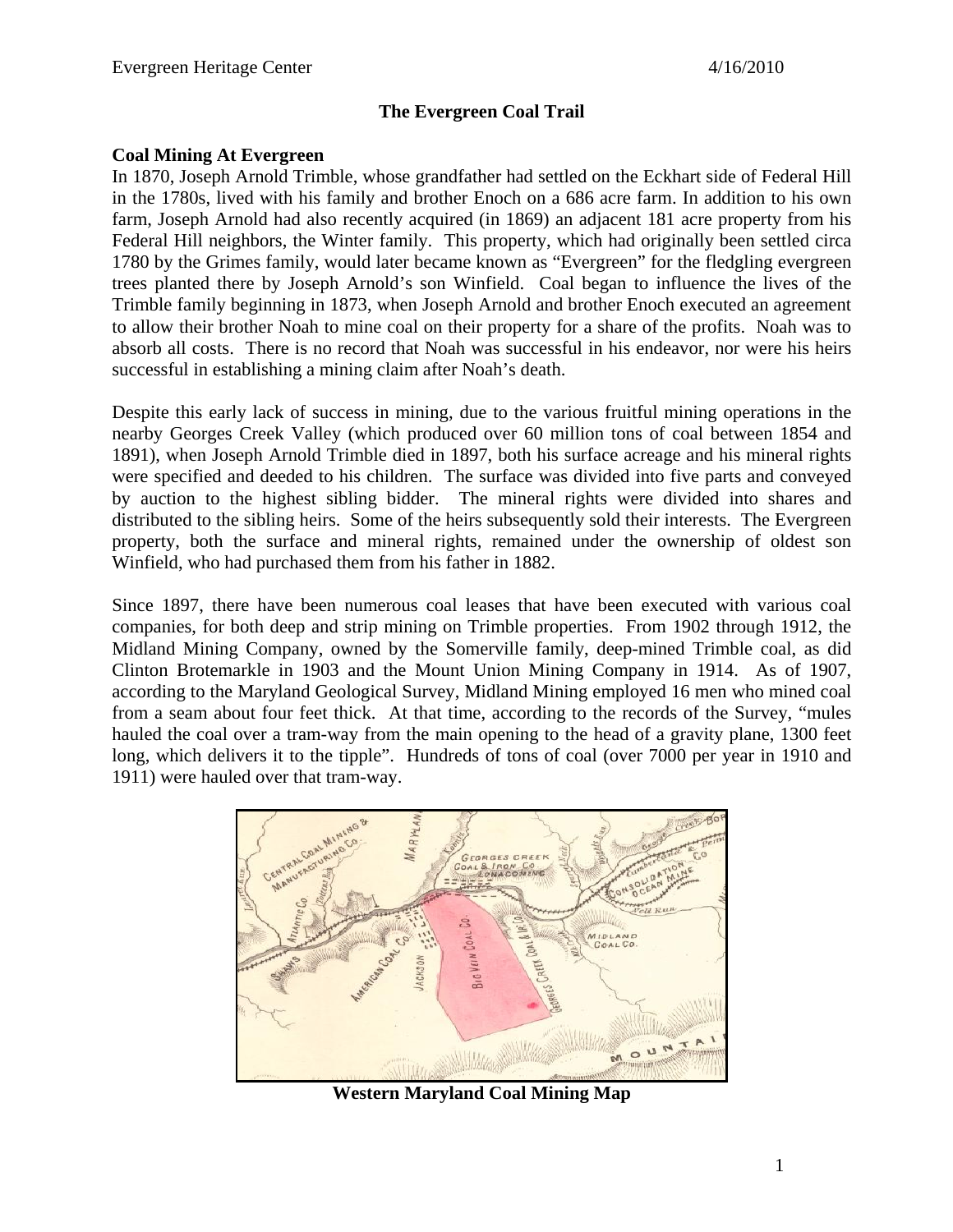In addition to those early mining operations, one of the longest running and most frequently renewed Trimble coal leases in the early 1900s was with United Big Vein Coal (UBVC) under the direction of the Rowe brothers. Leases with UBVC were executed in 1915, 1917, 1919, 1921, and 1924. The Mount Savage Mining Company, represented by Benjamin Biays also obtained two leases during this period, one in 1918 extending to another in 1925 during which lease period the company defaulted. Two other coal leases were executed during this World War I era (both in 1919). One was with the Mount Savage George's Creek Coal Company and the other was with Michael Bishields, a Slabtown neighbor of the Trimbles. Both of these leases were for the coal seam at the top of what was at that time the incline (gravity) plane (mentioned above) on the tramway that had been built on the Evergreen property to haul coal out of the deep mines.



**Mount Union Coal Mining at Evergreen** 

Other deep mining continued at Evergreen in the 1930s and 1940s. In 1932, a lease was executed with the Mount Union Mining Company and directed by Michael Bishields, who was by that time father-in-law of the latest owner of Evergreen, Winfield's son Victor. Three other leases were also executed, all in 1937, one with Victor, one with his cousin Jesse Trimble, and one with Michael Bishields. Various small operations scattered throughout the property were also contracted in the 1940s: one in 1942 by Ben Mellon which was renewed in 1947 and extended to 1950; one by Earl Michaels in 1945 and 1946; one by J.W. Ford in 1946 via Ford Coal Company; and one by Earl Hughes in 1947.

# **Federal Hill Coal**

The "Big Vein" refers to a 14 foot thick seam of bituminous coal (known for its clean-burning low sulfur content) that was discovered in the early 1800s in the Georges Creek Valley. The Trimble mines are at the extreme eastern point of the Big Vein at the edge of the coal stratum (according to the records kept by J.W. Stevens, one of the mine foremen who worked there in the early 1900s). The tram road provided access to that Big Vein outcrop (also known as the Pittsburgh seam). Approximately 20 feet below the Big Vein was the lower Pittsburg split seam, also known as the Morantown seam. This seam was not thick enough to be deep mined and was only accessed by strip mining decades later.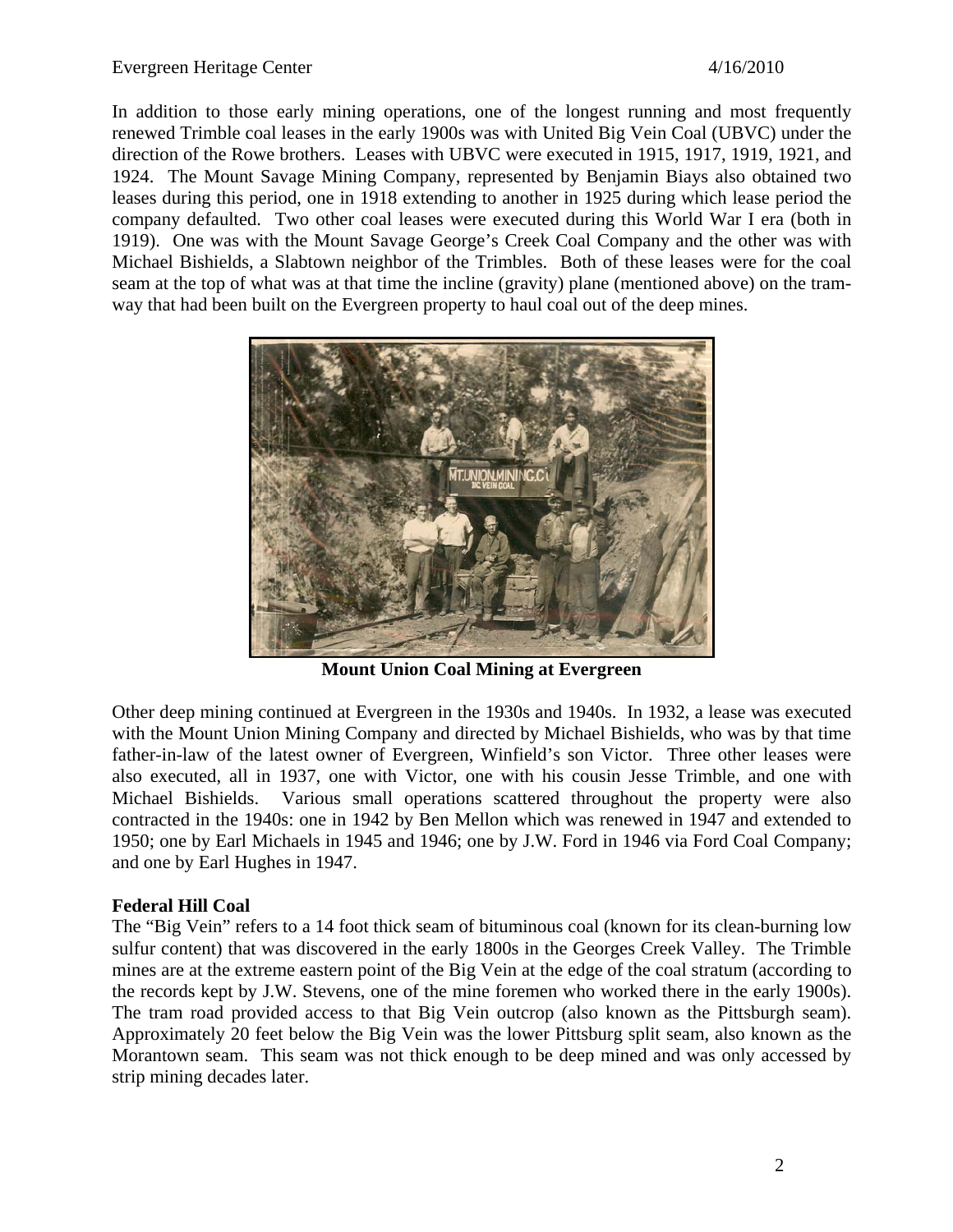

**Map of the Trimble Mines** 

Other coal seams on Federal Hill include: 1) a small section of the Tyson seam, located at the top of Federal Hill in an area known as Charlotte (Trimble's) Fancy, which was not of good quality; 2) the Redstone seam, located 30 to 40 feet above the Big Vein and below the Tyson seam, which was mined by Victor Trimble and accessed via a mine opening near the gate to the neighboring Bishield's property; and 3) the Franklin seam, located in the middle of the Evergreen pear orchard, which was never mined. Although the majority of the tram road and all but one of the mine openings that provided access to Trimble coal were on the Evergreen (Winfield's) property, the coal itself was on his father Joseph Arnold Trimble's adjacent 686 acre farm.

#### **The Tram Road**

Before UBVC (the Rowe brothers) began its World War I era mining efforts on Federal Hill, in addition to leasing the mineral rights, the company needed to lease the right to access the surface and obtain ingress and egress. UBVC also needed to build or acquire living quarters for its miners and have the means to haul coal to the Cumberland and Pennsylvania (C&P) Railroad, trucks, or horse drawn vehicles.

For ingress and egress to the mines, UBVC executed a lease with Joseph Arnold Trimble's son Winfield, which gave UBVC the right to transport the coal on rails from the mines to the railroad. To remove the coal from the site, the Rowe brothers expanded the tram-way established by Midland Mining Company several years earlier and added a bull wheel to the incline plane that could efficiently lower the coal 1300 feet from Winfield's property to the C&P Railroad. This mechanism also included the necessary rails and switches to traverse the route between the railroad and deep into the mines.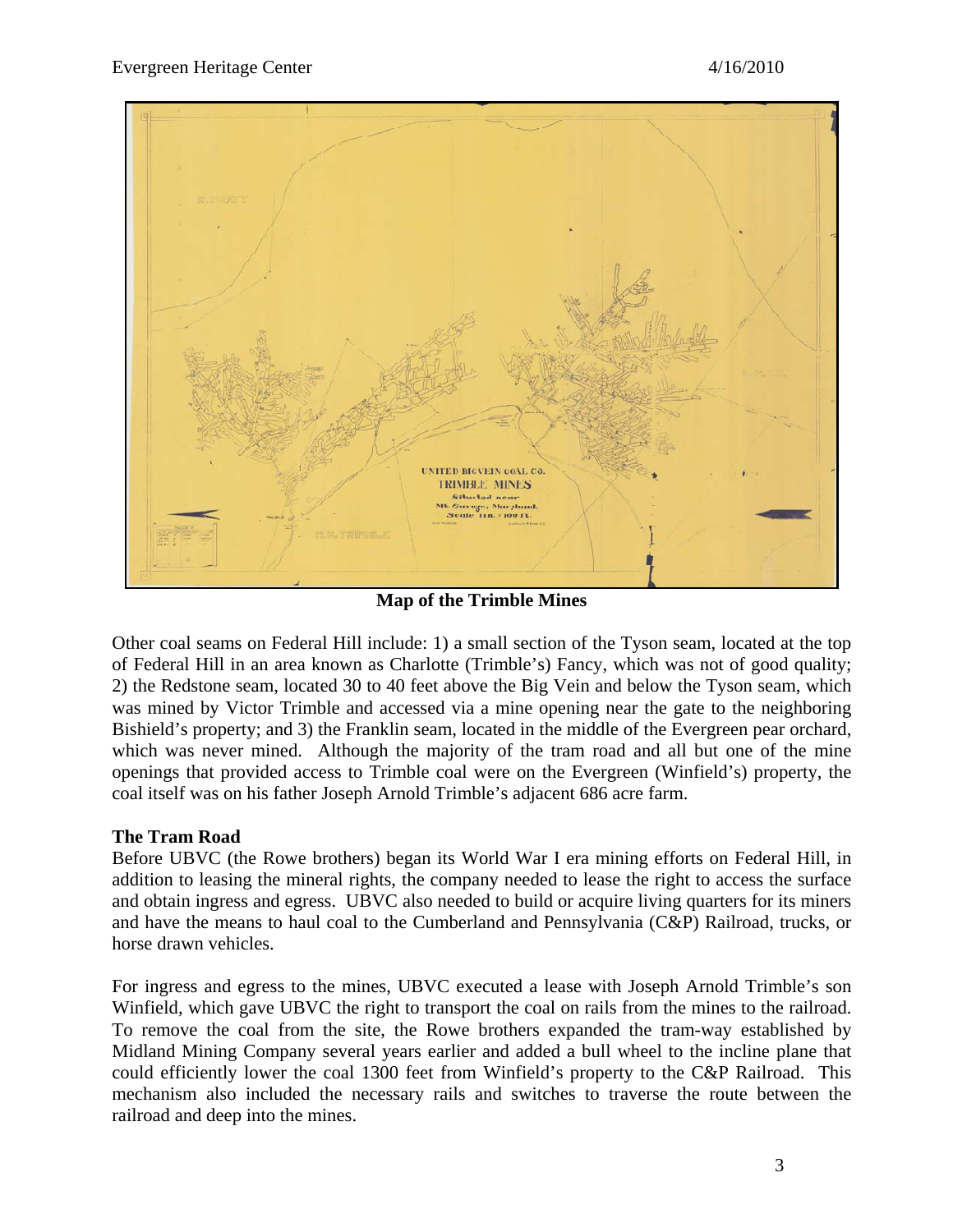

**The Evergreen Tram Road** 

In 1921, to create living quarters for the miners, the Rowe brothers again turned to Winfield. They purchased a 9.2 acre lot of Evergreen surface to create "Roweville". Miner's houses were constructed there and leased by the Rowe brothers to the miners. A reservoir dam was also built in order to create a water supply.

The newly upgraded tram road now connected three mine openings along its route:

- UBVC Mine #1 (located at the beginning of the tram road, on the parcel of Joseph Arnold Trimble's farm that was home to Winfield's brother George Trimble - now owned by the Bishield's family);
- UBVC Mine #2 (roughly halfway along the 8/10ths of mile long road near the miner's mule stable)
- UBVC Mine #3 (located where the incline plane begins to descend down the steep hill, ending below the village of Slabtown).

The road passed within 50 feet of the Winfield's Evergreen farmhouse as it transversed the property from the mines to the incline plane. Once the coal reached the incline plane, the huge bull wheel with heavy steel cables used gravity to lower full cars down the incline and pull empty cars back up the hill. As the coal was transported, men removed pieces of slate. A huge bin with a lever was used to measure the amount of coal disbursed.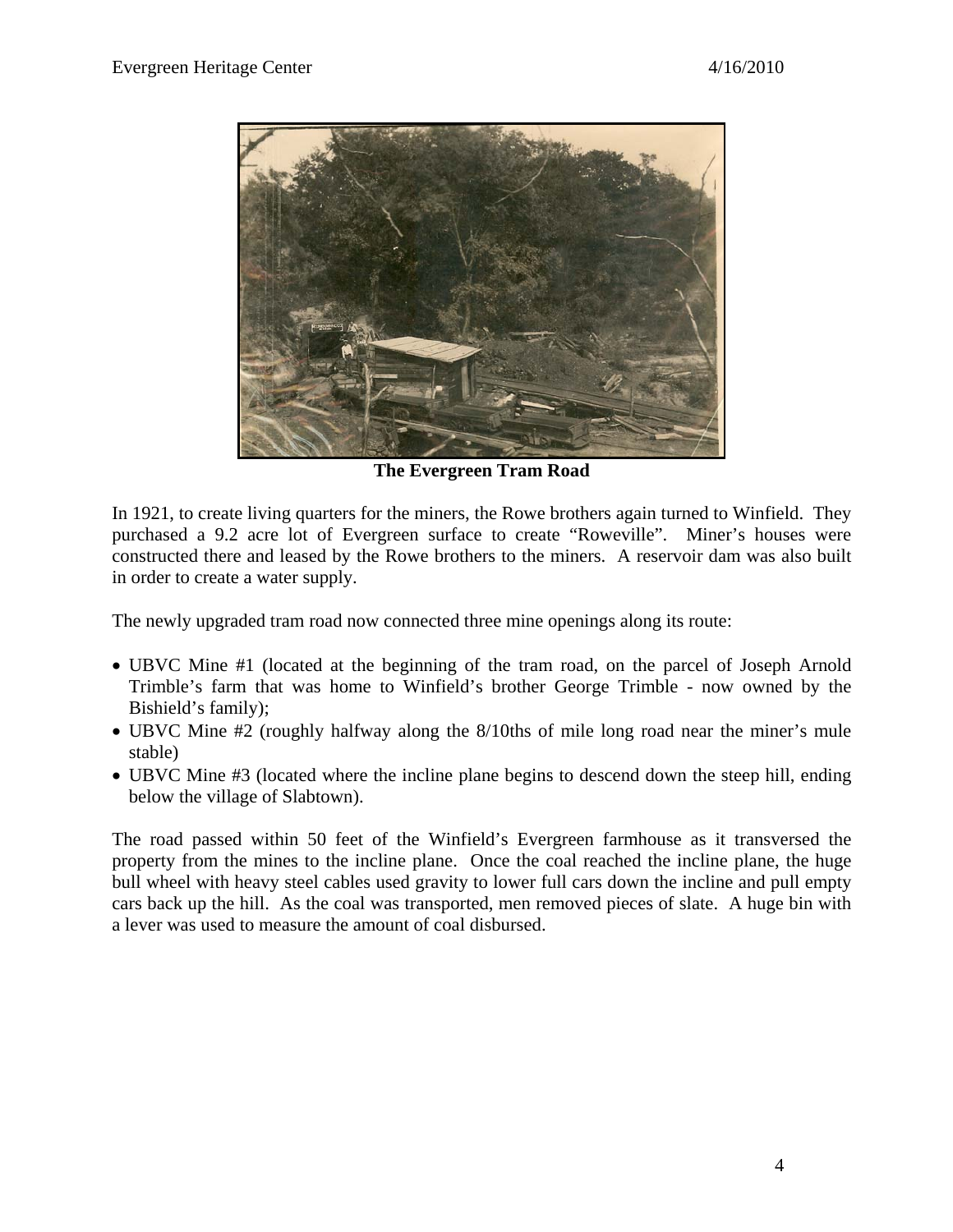

**Transporting Coal Using Horse Drawn Coal Cars** 

Several methods of transportation were used on the tram road during its years of operation, beginning with mules, ponies and horses; then an electric tram engine powered by electricity installed for the mines; and finally a dinky steam engine powered by coal from the mines and well water stored in a tall circular storage tank. Remains of the storage tank and a building and platform used to service the engine can be found today behind the current Caretaker's House.



**Transporting Coal Using a Dinky Engine** 

Mining operations also included a blacksmith shop (which contained a pile of sand used as ballast for the ties that held the rails), a forge with chimney, a mule stable (which had a storage area for hay and grain), and a duplex miners' house. Remnants of these artifacts are located by the tram road near the barn. Several coal cars were also used, but none remain. In some areas of the coal haul tram road, there was a double track and switching from one track to another.